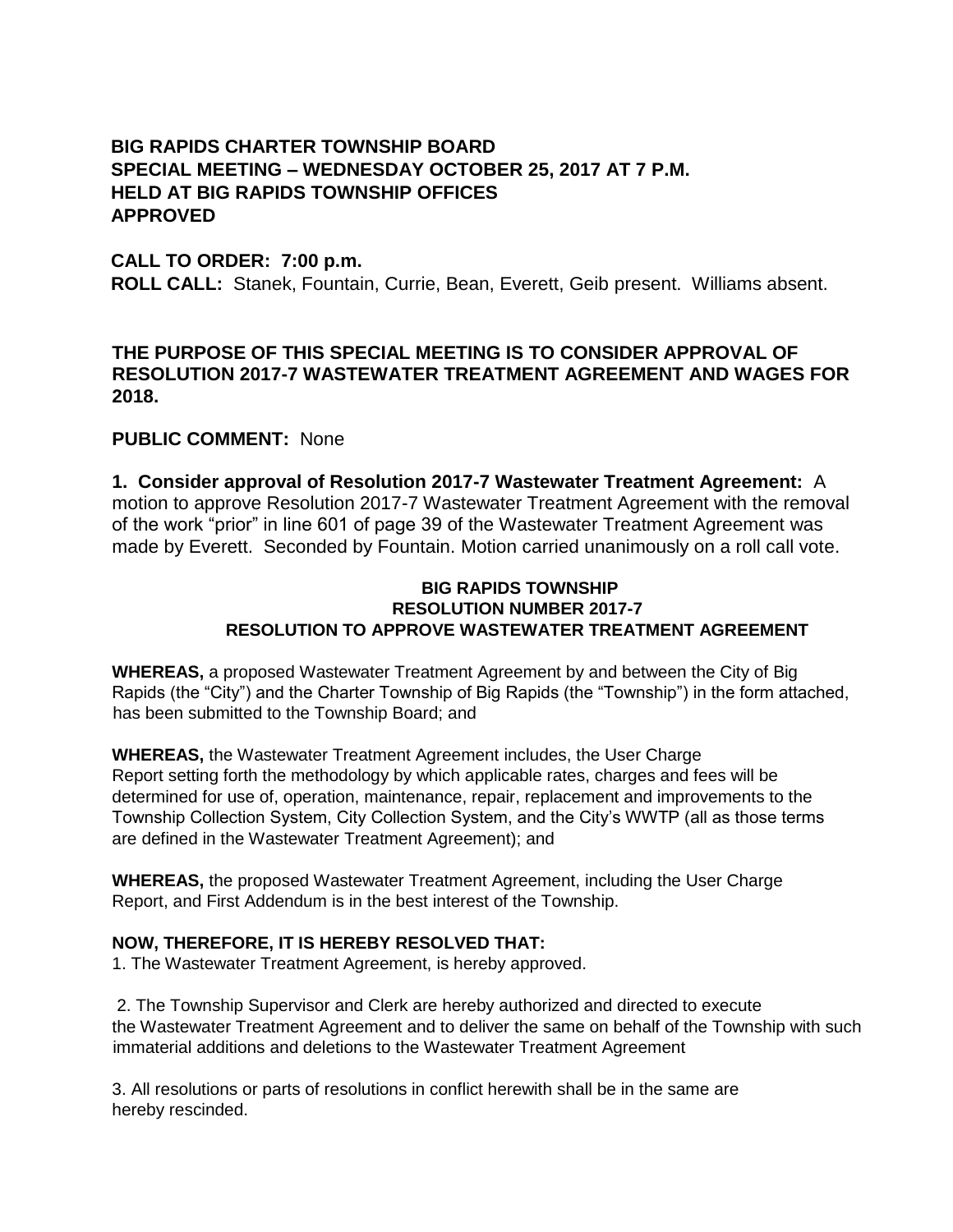The foregoing resolution was offered by Everett, supported by Fountain. Ayes: Stanek, Fountain, Currie, Bean, Everett, Geib. Nays: 0Abstain: 0 Absent: Williams

### RESOLUTION ADOPTED.

Rene Fountain, Township Clerk

\_\_\_\_\_\_\_\_\_\_\_\_\_\_\_\_\_\_\_\_\_\_\_\_\_\_\_\_\_\_

STATE OF MICHIGAN ) SS COUNTY OF MECOSTA )

 I, the undersigned, the duly qualified and acting Clerk of Big Rapids Township, Mecosta County, Michigan do hereby certify that the foregoing is a true and complete copy of a Resolution adopted by the Township Board at a special meeting on October 25, 2017 the original of which is on file in my office. Public notice of said meeting was given pursuant to and in full compliance with Act No 267, Public Acts of Michigan, 1976 as amended, including in the case of a special or rescheduled meeting, notice by posting at least eighteen(18) hours prior to the time set for the meeting.

IN WITNESS WHEREOF, I have hereto affixed by official signature on this 25th day of October 2017.

 Rene Fountain, Clerk Big Rapids Township

-

\_\_\_\_\_\_\_\_\_\_\_\_\_\_\_\_\_\_\_\_\_\_\_\_\_\_\_\_\_\_\_\_\_\_\_

#### **2. 2018 Wages:** A motion to approved 2018 wages as follows:

| Supervisor                           | \$25,000.00      |
|--------------------------------------|------------------|
| Cemetery                             | \$5,000.00       |
| Health Reimbursement                 | \$1,000.00       |
| Retirement 12.5% with up to 4% match |                  |
| Clerk                                | \$31,500.00      |
| Cemetery                             | \$7,700.00       |
| Health Reimbursement                 | \$1,000.00       |
| Retirement 12.5% with up to 4% match |                  |
| Treasurer                            | \$31,200.00      |
| Utilities                            | \$8,000.00       |
| Health Reimbursement                 | \$1,000.00       |
| Retirement 12.5% with up to 4% match |                  |
| <b>Trustees</b>                      | \$1,750.00       |
| Retirement 12.5% with up to 4% match |                  |
| Deputy Clerk                         | \$14.00 per hour |
| <b>Deputy Treasurer</b>              | \$14.00 per hour |
| Deputy Supervisor                    | \$14.00 per hour |
|                                      |                  |